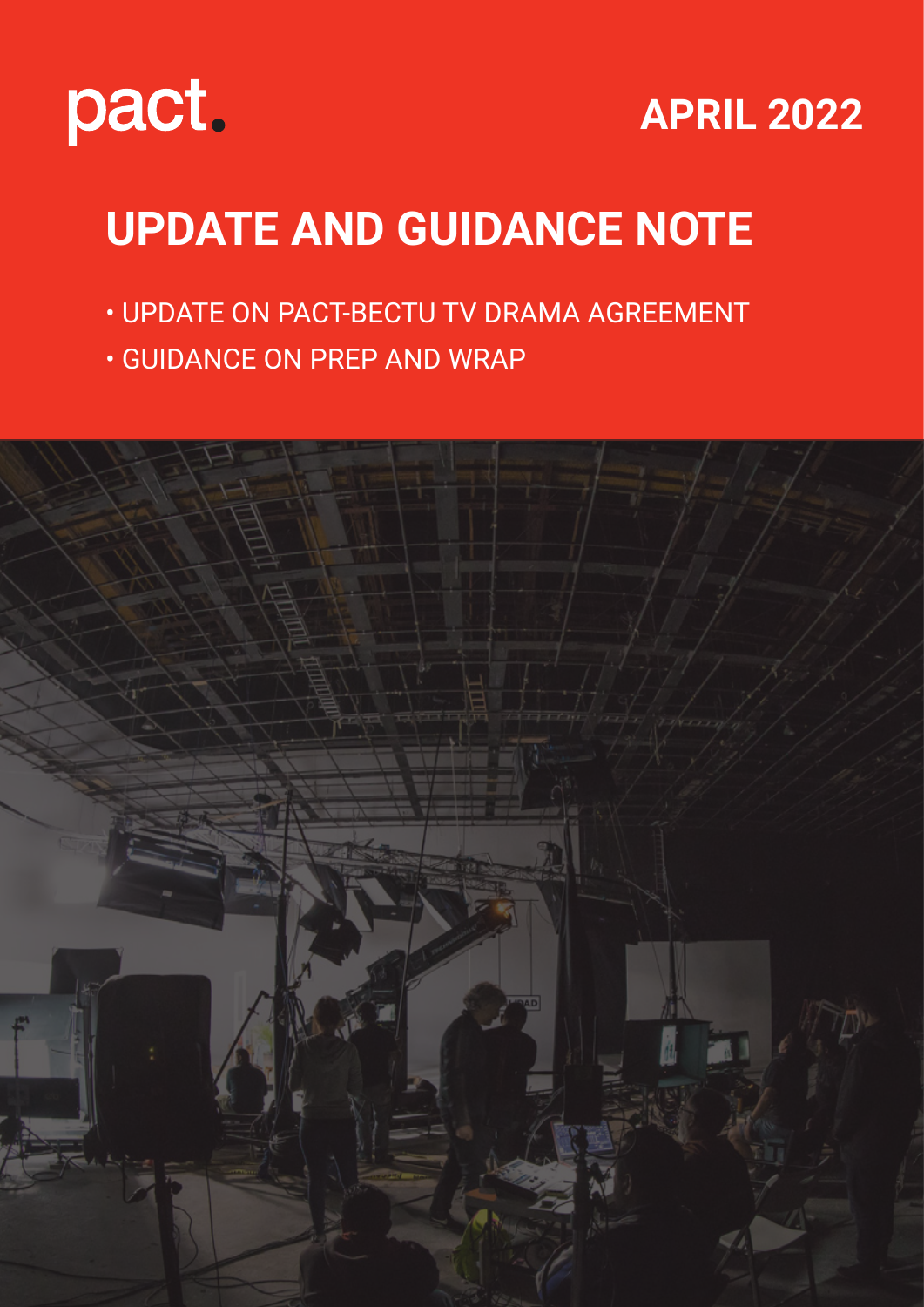### **UPDATE ON PACT-BECTU TV DRAMA AGREEMENT**

**As you will have read, Bectu's negotiating team, made up of reps from all departments recently voted unanimously to terminate the Pact-Bectu TV Agreement.**

We are naturally disappointed at this decision. We want you to know that Pact and the Producers' HoP negotiating group worked very hard to try and agree terms with Bectu. Many concessions and compromises were offered to the crew. These were rejected.

Further talks with Bectu are planned – but barring a breakthrough, the agreement will end on 1st September 2022.

#### **What will replace the agreement?**

### **NEW WORKING TERMS AND CONDITIONS**

Pact is currently working on new standard working terms and conditions which will be recommended to members to replace the existing agreement. These will be published before 1st September 2022 to give you time to engage crew for the autumn on the new terms.

The terms will not vary greatly from the existing agreement. It is important to ensure consistency of approach, fairness and clarity. So, while some of the more problematic areas of the old agreement will be clarified, the main focus will remain the promotion of good working practices, and a set of terms and conditions that prevent crew from working excessively long hours.

# pact.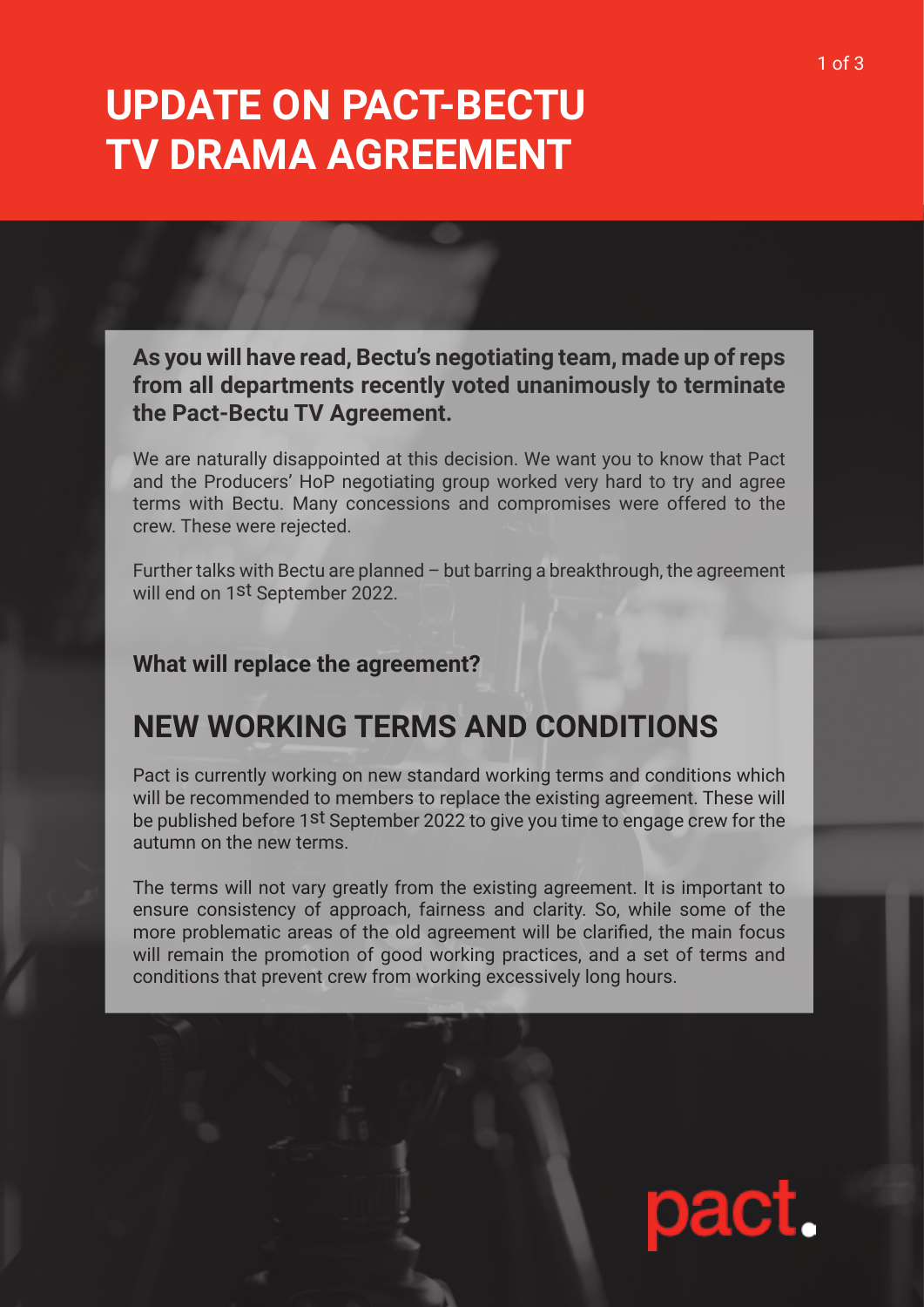### **GUIDANCE ON PREP AND WRAP**

One of the reasons the agreement has been terminated by the Bectu reps was a failure to agree prep and wrap terms that were acceptable to the crew.

**While talks with Bectu are ongoing and during the notice of termination period, it is important to remember that the current agreement is still in place and will be in place until September 2022.**

Under that agreement, crew have agreed to do prep and wrap that is "customary to that department and in accordance with current working practice." (This is the agreed Pact-Bectu position).

#### **What is customary and reasonable prep and wrap?**

As producers, you will know what is customary for any particular department. This will depend on the needs of the production, and the nature and requirements of the role. Different department do different jobs.

The key is that prep and wrap times should always reflect normal industry practice and cover the type of activity typically covered by prep and wrap.

It is customary and standard practice for prep and wrap times for non-technical departments to be in the region of 60-90 minutes as a key part of carrying out their roles, and negotiated as part of the agreed daily rate.